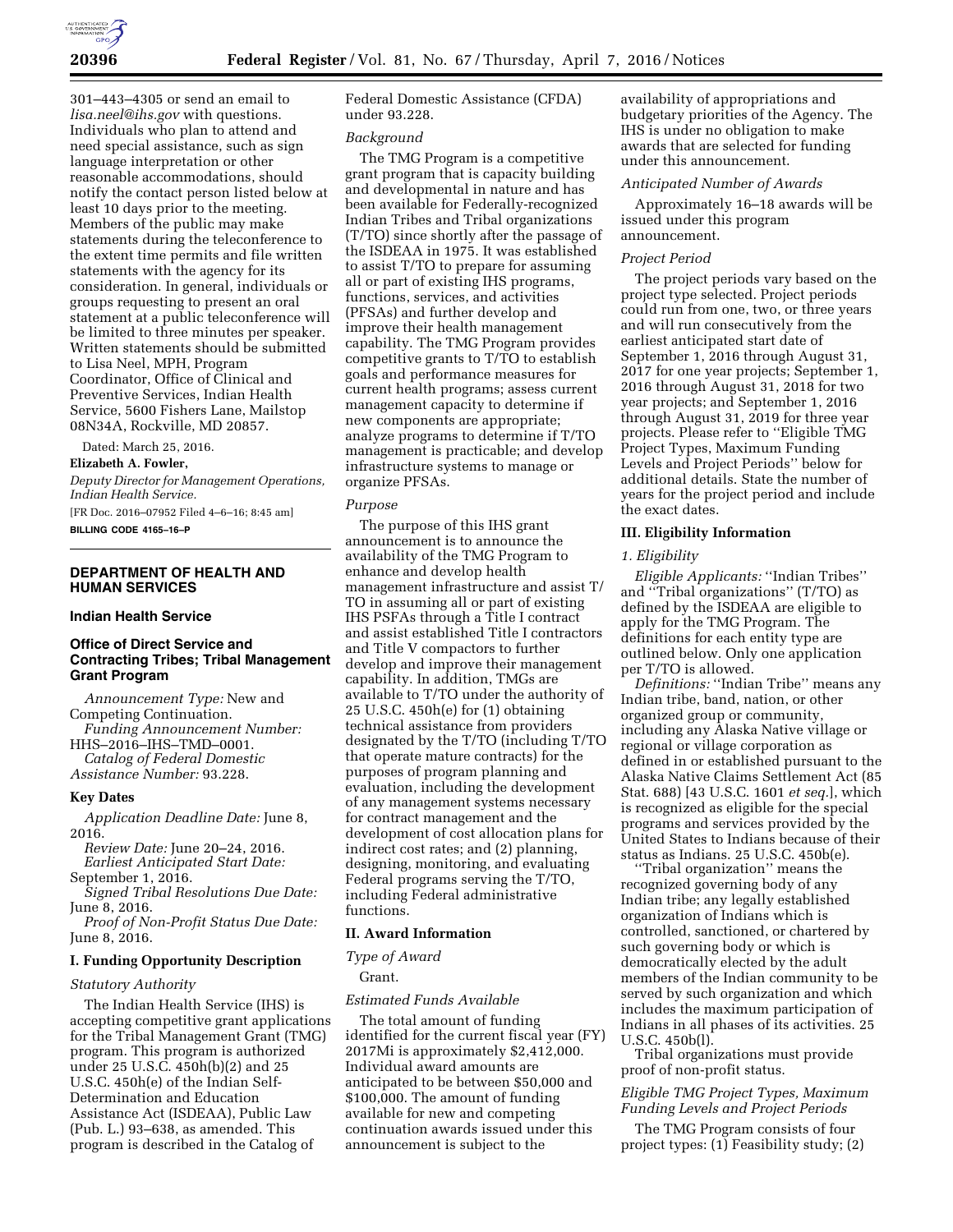planning; (3) evaluation study; and (4) health management structure. Applicants may submit applications for one project type only. Applicants must state the project type selected. Applications that address more than one project type will be considered ineligible. The maximum funding levels noted include both direct and indirect costs. Applicant budgets may not exceed the maximum funding level or project period identified for a project type. Applicants whose budget or project period exceed the maximum funding level or project period will be deemed ineligible and will not be reviewed. Please refer to Section IV.5, ''Funding Restrictions'' for further information regarding ineligible project activities.

1. FEASIBILITY STUDY (Maximum funding/project period: \$70,000/12 months)

The Feasibility Study must include a study of a specific IHS program or segment of a program to determine if Tribal management of the program is possible. The study shall present the planned approach, training, and resources required to assume Tribal management of the program. The study must include the following four components:

• Health needs and health care services assessments that identify existing health care services and delivery systems, program divisibility issues, health status indicators, unmet needs, volume projections, and demand analysis.

• Management analysis of existing management structures, proposed management structures, implementation plans and requirements, and personnel staffing requirements and recruitment barriers.

• Financial analysis of historical trends data, financial projections and new resource requirements for program management costs and analysis of potential revenues from Federal/non-Federal sources.

• Decision statement/report that incorporates findings, conclusions and recommendations; the presentation of the study and recommendations to the Tribal governing body for determination regarding whether Tribal assumption of program(s) is desirable or warranted.

2. PLANNING (Maximum funding/ project period: \$50,000/12 months)

Planning projects entail a collection of data to establish goals and performance measures for the operation of current health programs or anticipated PFSAs under a Title I contract. Planning projects will specify the design of health programs and the management systems (including appropriate policies and

procedures) to accomplish the health priorities of the T/TO. For example, planning projects could include the development of a Tribal Specific Health Plan or a Strategic Health Plan, etc. Please note that updated Healthy People information and Healthy People 2020 objectives are available in electronic format at the following Web site: *[http://www.health.gov/healthypeople/](http://www.health.gov/healthypeople/publications) [publications.](http://www.health.gov/healthypeople/publications)* The Public Health Service (PHS) encourages applicants submitting strategic health plans to address specific objectives of Healthy People 2020.

3. EVALUATION STUDY (Maximum funding/project period: \$50,000/12 months)

The Evaluation Study must include a systematic collection, analysis, and interpretation of data for the purpose of determining the value of a program. The extent of the evaluation study could relate to the goals and objectives, policies and procedures, or programs regarding targeted groups. The evaluation study could also be used to determine the effectiveness and efficiency of a Tribal program operation (*i.e.,* direct services, financial management, personnel, data collection and analysis, third-party billing, etc.), as well as to determine the appropriateness of new components of a Tribal program operation that will assist Tribal efforts to improve their health care delivery systems.

4. HEALTH MANAGEMENT STRUCTURE (Average funding/project period: \$100,000/12 months; maximum funding/project period: \$300,000/36 months)

The first year maximum funding level is limited to \$150,000 for multi-year projects. The Health Management Structure component allows for implementation of systems to manage or organize PFSAs. Management structures include health department organizations, health boards, and financial management systems, including systems for accounting, personnel, third-party billing, medical records, management information systems, etc. This includes the design, improvement, and correction of management systems that address weaknesses identified through quality control measures, internal control reviews, and audit report findings under required financial audits and ISDEAA requirements.

For the minimum standards for the management systems used by Indian T/ TO when carrying out selfdetermination contracts, please see 25 CFR part 900, Contracts Under the Indian Self-Determination and Education Assistance Act, Subpart F— ''Standards for Tribal or Tribal

Organization Management Systems,'' §§ 900.35 through 900.60. For operational provisions applicable to carrying out self-governance compacts, please see 42 CFR part 137, Tribal Self-Governance, Subpart I—''Operational Provisions'' §§ 137.160 through 137.220.

Please see Section IV ''Application and Submission Information'' for information on how to obtain a copy of the TMG application package.

To be eligible for this ''New/ Competing, Continuation Announcement,'' an applicant must be one of the following as defined by 25 U.S.C. 450b:

i. An Indian Tribe, as defined by 25 U.S.C. 450b(e); or

ii. A Tribal organization, as defined by 25 U.S.C. 450b(l).

**Note:** Please refer to Section IV.2 (Application and Submission Information/ Subsection 2, Content and Form of Application Submission) for additional proof of applicant status documents required such as Tribal resolutions, proof of non-profit status, etc.

## *2. Cost Sharing or Matching*

The IHS does not require matching funds or cost sharing for grants or cooperative agreements.

### *3. Other Requirements*

If application budgets exceed the highest dollar amount outlined under the ''Estimated Funds Available'' section within this funding announcement, the application will be considered ineligible and will not be reviewed for further consideration. If deemed ineligible, IHS will not return the application. The applicant will be notified by email by the Division of Grants Management (DGM) of this decision.

The following documentation is required:

### *Tribal Resolution*

A. An Indian Tribe or Tribal organization that is proposing a project affecting another Indian Tribe must include *resolutions from all affected Tribes to be served.* Applications by Tribal organizations will not require a specific Tribal resolution if the current Tribal resolution(s) under which they operate would encompass the proposed grant activities.

An official signed Tribal resolution must be received by the DGM prior to a Notice of Award being issued to any applicant selected for funding. However, if an official signed Tribal resolution cannot be submitted with the electronic application submission prior to the official application deadline date, a draft Tribal resolution must be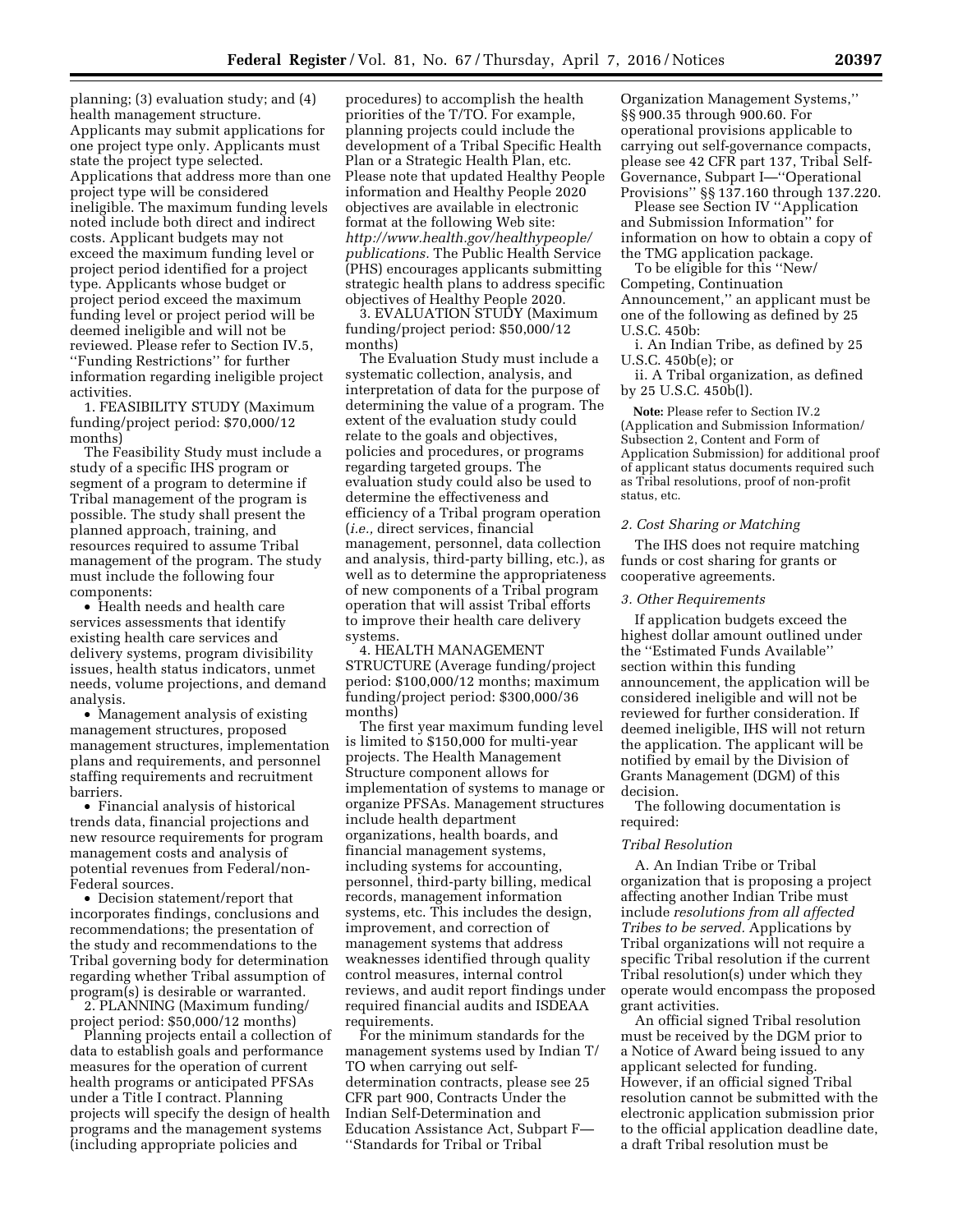submitted by the deadline in order for the application to be considered complete and eligible for review. The draft Tribal resolution is not in lieu of the required signed resolution, but is acceptable until a signed resolution is received. If an official signed Tribal resolution is not received by DGM when funding decisions are made, then a Notice of Award will not be issued to that applicant and they will not receive any IHS funds until such time as they have submitted a signed resolution to the Grants Management Specialist listed in this Funding Announcement.

B. Tribal organizations applying for technical assistance and/or training grants must submit documentation that the Tribal organization is applying upon the request of the Indian Tribe/Tribes it intends to serve.

C. Documentation for Priority I participation requires a copy of the **Federal Register** notice or letter from the Bureau of Indian Affairs verifying establishment of Federally-recognized Tribal status within the last five years. The date on the documentation must reflect that Federal recognition was received during or after March 2012.

D. Documentation for Priority II participation requires a copy of the most current transmittal letter and Attachment A from the Department of Health and Human Services (HHS), Office of Inspector General (OIG), National External Audit Review Center (NEAR). See ''FUNDING PRIORITIES'' below for more information. If an applicant is unable to locate a copy of the most recent transmittal letter or needs assistance with audit issues, information or technical assistance may be obtained by contacting the IHS, Office of Finance and Accounting, Division of Audit at (301) 443–1270, or the NEAR help line at (800) 732–0679 or (816) 426–7720. Federally-recognized Indian Tribes or Tribal organizations not subject to Single Audit Act requirements must provide a financial statement identifying the Federal dollars in the footnotes. The financial statement must also identify specific weaknesses/ recommendations that will be addressed in the TMG proposal and that are related to 25 CFR part 900, subpart F— ''Standards for Tribal and Tribal Organization Management Systems.''

E. Documentation of Consortium participation—If an Indian Tribe submitting an application is a member of an eligible intertribal consortium, the Tribe must:

—Identify the consortium.

- —Indicate if the consortium intends to submit a TMG application.
- —Demonstrate that the Tribe's application does not duplicate or

overlap any objectives of the consortium's application.

—Identify all consortium member Tribes.

- —Identify if any of the member Tribes intend to submit a TMG application of their own.
- —Demonstrate that the consortium's application does not duplicate or overlap any objectives of the other consortium members who may be submitting their own TMG application.

FUNDING PRIORITIES: The IHS has established the following funding priorities for TMG awards:

• PRIORITY I—Any Indian Tribe that has received Federal recognition (including restored, funded, or unfunded) within the past five years, specifically received during or after March 2011, will be considered Priority I.

• PRIORITY II—Federally-recognized Indian Tribes or Tribal organizations submitting a competing continuation application or a new application for the sole purpose of addressing audit material weaknesses will be considered Priority II.

Priority II participation is only applicable to the Health Management Structure project type. For more information, see ''Eligible TMG Project Types, Maximum Funding Levels and Project Periods'' in Section II.

• PRIORITY III—Eligible Direct Service and Title I Federally-recognized Indian Tribes or Tribal organizations submitting a competing continuation application or a new application will be considered Priority III.

• PRIORITY IV—Eligible Title V Self Governance Federally-recognized Indian Tribes or Tribal organizations submitting a competing continuation or a new application will be considered Priority IV.

The funding of approved Priority I applicants will occur before the funding of approved Priority II applicants. Priority II applicants will be funded before approved Priority III applicants. Priority III applicants will be funded before Priority IV applicants. Funds will be distributed until depleted.

*The following definitions are applicable to the PRIORITY II category:* 

Audit finding means deficiencies which the auditor is required by 45 CFR 75.516, to report in the schedule of findings and questioned costs.

Material weakness—''Statements on Auditing Standards 115'' defines material weakness as a deficiency, or combination of deficiencies, in internal control, such that there is a reasonable possibility that a material misstatement of the entity's financial statements will not be prevented, or detected and corrected on a timely basis.

Significant deficiency—Statements on Auditing Standards 115 defines significant deficiency as a deficiency, or a combination of deficiencies, in internal control that is less severe than a material weakness, yet important enough to merit attention by those charged with governance.

The audit findings are identified in Attachment A of the transmittal letter received from the HHS/OIG/NEAR. Please identify the material weaknesses to be addressed by underlining the item(s) listed on the Attachment A.

Federally-recognized Indian Tribes or Tribal organizations not subject to Single Audit Act requirements must provide a financial statement identifying the Federal dollars received in the footnotes. The financial statement should also identify specific weaknesses/recommendations that will be addressed in the TMG proposal and that are related to 25 CFR part 900, subpart F—''Standards for Tribal and Tribal Organization Management Systems.''

#### *Proof of Non-Profit Status*

Organizations claiming non-profit status must submit proof. A copy of the 501(c)(3) Certificate must be received with the application submission by the Application Deadline Date listed under the Key Dates section on page one of this announcement.

An applicant submitting any of the above additional documentation after the initial application submission due date is required to ensure the information was received by the IHS by obtaining documentation confirming delivery (*i.e.,* FedEx tracking, postal return receipt, etc.).

# **IV. Application and Submission Information**

# *1. Obtaining Application Materials*

The application package and detailed instructions for this announcement can be found at *<http://www.Grants.gov>*or *[https://www.ihs.gov/dgm/funding/.](https://www.ihs.gov/dgm/funding/)* 

Questions regarding the electronic application process may be directed to Mr. Paul Gettys at (301) 443–2114 or (301) 443–5204.

# *2. Content and Form Application Submission*

The applicant must include the project narrative as an attachment to the application package. Mandatory documents for all applicants include:

• Table of contents.

• Abstract (one page) summarizing the project.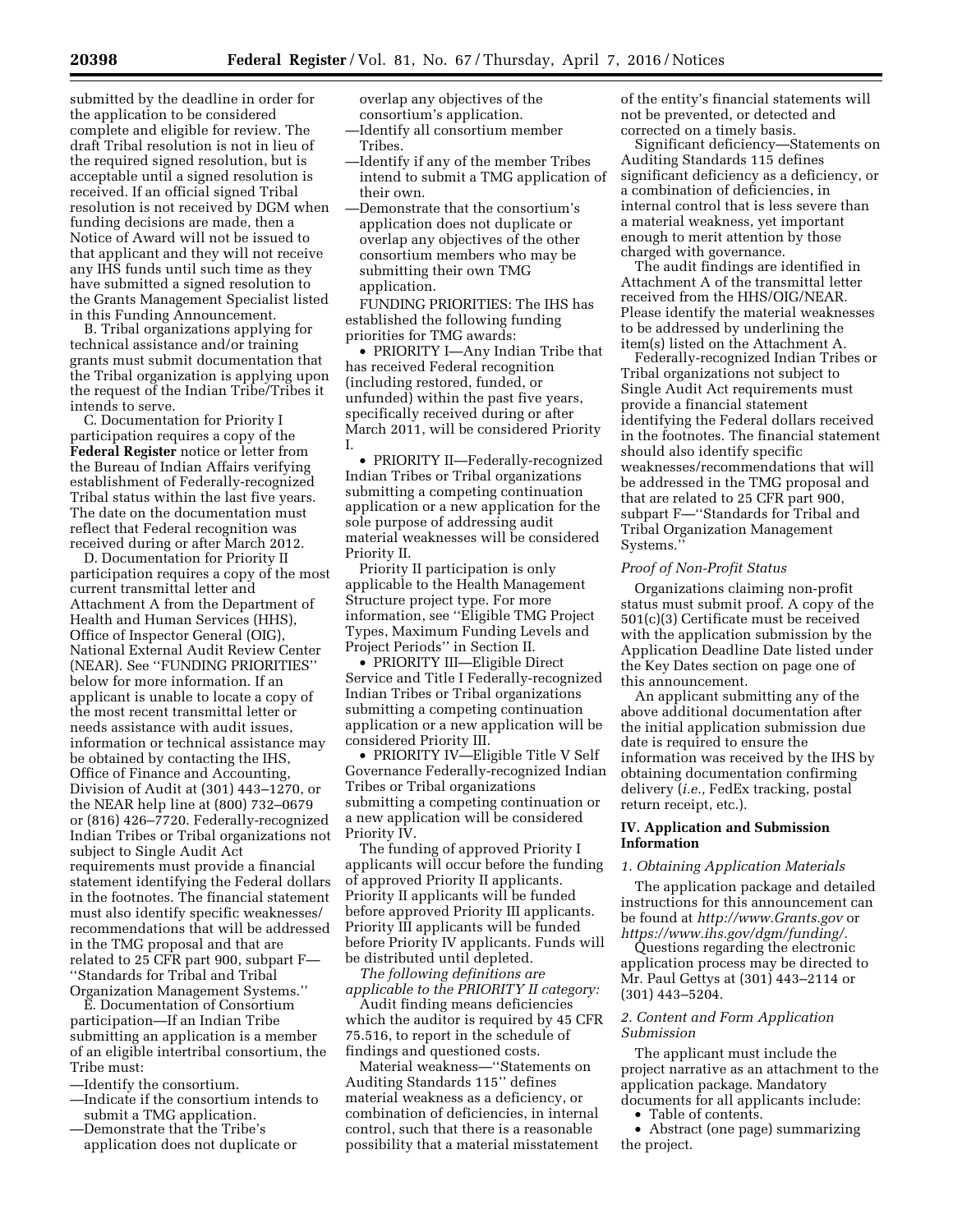• Application forms:

 $\circ$  SF-424, Application for Federal Assistance.

Æ SF–424A, Budget Information— Non-Construction Programs.

Æ SF–424B, Assurances—Non-Construction Programs.

• Budget Justification and Narrative (must be single spaced and not exceed five pages).

• Project Narrative (must be single spaced and not exceed 15 pages).

 $\circ$  Background information on the organization.

 $\heartsuit$  Proposed scope of work, objectives, and activities that provide a description of what will be accomplished, including a one-page Timeframe Chart.

• Tribal resolution.

• 501(c)(3) Certificate (if applicable). • Position descriptions for key

personnel. • Contractor/Consultant resumes or qualifications and scope of work.

• Disclosure of Lobbying Activities (SF–LLL).

• Certification Regarding Lobbying (GG-Lobbying Form).

• Copy of current Negotiated Indirect Cost rate (IDC) agreement (required) in order to receive IDC.

• Organizational Chart (optional).

• Documentation of current Office of Management and Budget Audit, as required by 45 CFR part 75, subpart F or other required Financial Audit (if applicable).

 $\vec{\circ}$  Email confirmation from Federal Audit Clearinghouse (FAC) that audits were submitted; or

 $\circ$  Face sheets from audit reports. These can be found on the FAC Web site: *[http://harvester.census.gov/sac/](http://harvester.census.gov/sac/dissem/accessoptions.html?submit=Go+To+Database) [dissem/accessoptions.html?](http://harvester.census.gov/sac/dissem/accessoptions.html?submit=Go+To+Database) submit=Go+To+Database.* 

# *Public Policy Requirements*

All Federal-wide public policies apply to IHS grants and cooperative agreements with exception of the discrimination policy.

# *Requirements for Project and Budget Narratives*

A. Project Narrative: This narrative should be a separate Word document that is no longer than 15 pages and must: Be single-spaced, be type written, have consecutively numbered pages, use black type not smaller than 12 characters per one inch, and be printed on one side only of standard size 81⁄2″ x 11″ paper.

Be sure to succinctly address and answer all questions listed under the narrative and place them under the evaluation criteria (refer to section V.1, Evaluation criteria in this announcement) and place all responses

and required information in the correct section (noted below), or they shall not be considered or scored. These narratives will assist the Objective Review Committee (ORC) in becoming familiar with the applicant's activities and accomplishments prior to this grant award. If the narrative exceeds the page limit, only the first 15 pages will be reviewed. The 15-page limit for the narrative does not include the work plan, standard forms, Tribal resolutions, table of contents, budget, budget justifications, narratives, and/or other appendix items.

There are three parts to the narrative: Part A—Program Information; Part B— Program Planning and Evaluation; and Part C—Program Report. See below for additional details about what must be included in the narrative.

Part A: Program Information (2 Page Limitation)

Section 1: Needs

Describe how the T/TO has determined the need to either enhance or develop its management capability to either assume PFSAs or not in the interest of self-determination. Note the progression of previous TMG projects/ awards if applicable.

Part B: Program Planning and Evaluation (11 Page Limitation)

Section 1: Program Plans Describe fully and clearly the direction the T/TO plans to take with the selected TMG project type in addressing their health management infrastructure including how the T/TO plans to demonstrate improved health and services to the community or communities it serves. Include proposed timelines.

Section 2: Program Evaluation Describe fully and clearly the improvements that will be made by the T/TO that will impact their management capability or prepare them for future improvements to their organization that will allow them to manage their health care system and identify the anticipated or expected benefits for the Tribe.

Part C: Program Report (2 Page Limitation)

Section 1: Describe major accomplishments over the last 24 months.

Please identify and describe significant program achievements associated with the delivery of quality health services. Provide a comparison of the actual accomplishments to the goals established for the project period, or if applicable, provide justification for the lack of progress.

Section 2: Describe major activities over the last 24 months.

Please identify and summarize recent major health related project activities of the work done during the project period.

B. Budget Narrative: This narrative must include a line item budget with a narrative justification for all expenditures identifying reasonable and allowable costs necessary to accomplish the goals and objectives as outlined in the project narrative. Budget should match the scope of work described in the project narrative. The page limitation should not exceed five pages.

### *3. Submission Dates and Times*

Applications must be submitted electronically through Grants.gov by 11:59 p.m. Eastern Daylight Time (EDT) on the Application Deadline Date listed in the Key Dates section on page one of this announcement. Any application received after the application deadline will not be accepted for processing, nor will it be given further consideration for funding. Grants.gov will notify the applicant via email if the application is rejected.

If technical challenges arise and assistance is required with the electronic application process, contact Grants.gov Customer Support via email to *[support@grants.gov](mailto:support@grants.gov)* or at (800) 518– 4726. Customer Support is available to address questions 24 hours a day, 7 days a week (except on Federal holidays). If problems persist, contact Mr. Paul Gettys (*[Paul.Gettys@ihs.gov](mailto:Paul.Gettys@ihs.gov)*), DGM Grant Systems Coordinator, by telephone at (301) 443–2114 or (301) 443–5204. Please be sure to contact Mr. Gettys at least ten days prior to the application deadline. Please do not contact the DGM until you have received a Grants.gov tracking number. In the event you are not able to obtain a tracking number, call the DGM as soon as possible.

If the applicant needs to submit a paper application instead of submitting electronically through Grants.gov, a waiver must be requested. Prior approval must be requested and obtained from Mr. Robert Tarwater, Director, DGM (see Section IV.6 below for additional information). The waiver must: (1) Be documented in writing (emails are acceptable), *before*  submitting a paper application, and (2) include clear justification for the need to deviate from the required electronic grants submission process. A written waiver request must be sent to *[GrantsPolicy@ihs.gov](mailto:GrantsPolicy@ihs.gov)* with a copy to *[Robert.Tarwater@ihs.gov.](mailto:Robert.Tarwater@ihs.gov)* Once the waiver request has been approved, the applicant will receive a confirmation of approval email containing submission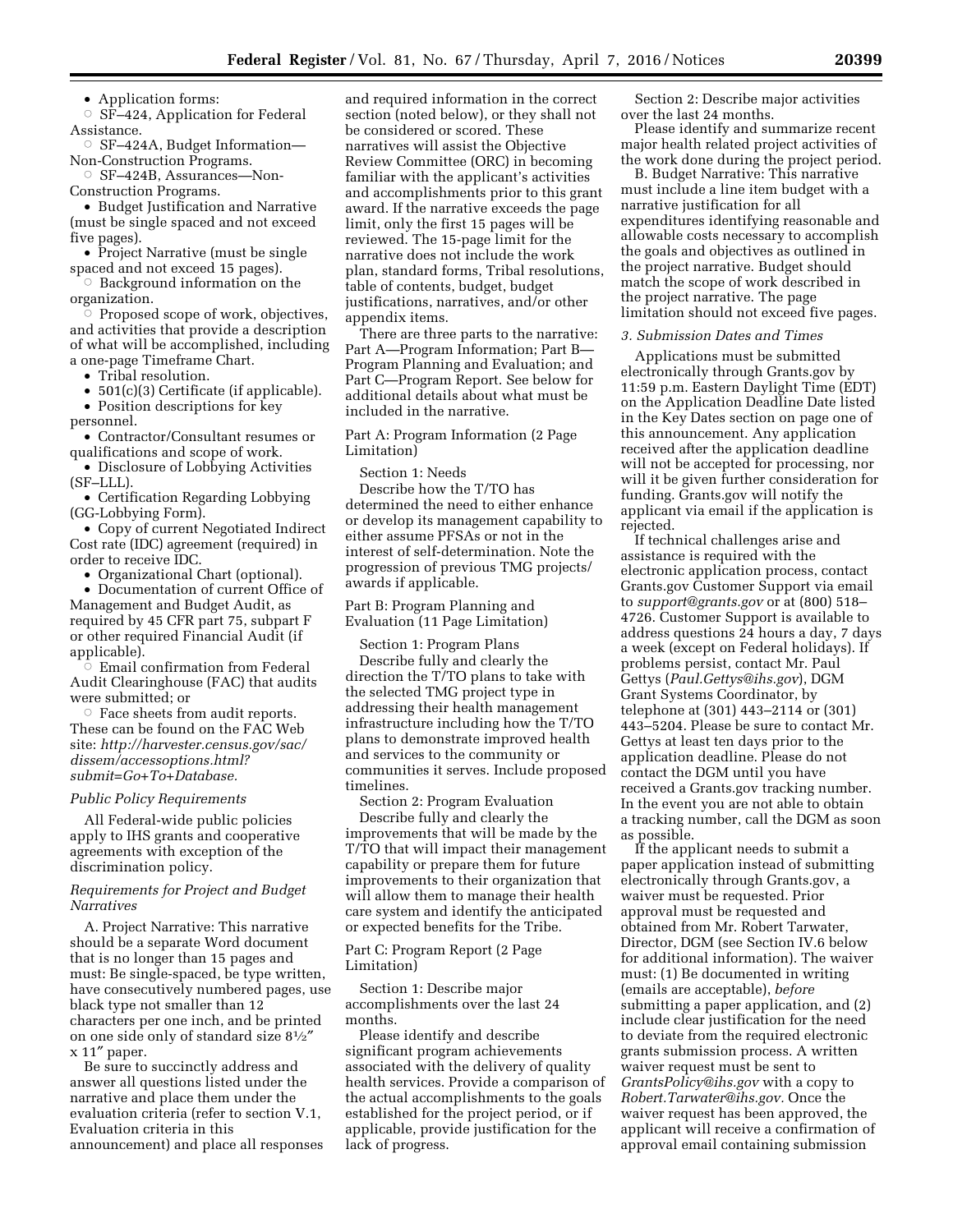instructions and the mailing address to submit the application. A copy of the written approval *must* be submitted along with the hardcopy of the application that is mailed to DGM. Paper applications that are submitted without a copy of the signed waiver from the Senior Grants Policy Analyst of the DGM will not be reviewed or considered for funding. The applicant will be notified via email of this decision by the Grants Management Officer of the DGM. Paper applications must be received by the DGM no later than 5:00 p.m., EDT, on the Application Deadline Date listed in the Key Dates section on page one of this announcement. Late applications will not be accepted for processing or considered for funding.

## *4. Intergovernmental Review*

Executive Order 12372 requiring intergovernmental review is not applicable to this program.

## *5. Funding Restrictions*

• Pre-award costs are not allowable.

• The available funds are inclusive of direct and appropriate indirect costs.

• Only one grant will be awarded per applicant.

• IHS will not acknowledge receipt of applications.

• The TMG may not be used to support recurring operational programs or to replace existing public and private resources. Funding received under a recurring Public Law 93–638 contract cannot be totally supplanted or totally replaced. Exception is allowed to charge a portion or percentage of salaries of existing staff positions involved in implementing the TMG grant, if applicable. However, this percentage of TMG funding must reflect supplementation of funding for the project and not supplantation of existing ISDEAA contract funds. Supplementation is ''adding to a program'' whereas supplantation is ''taking the place of'' funds. An entity cannot use the TMG funds to supplant the ISDEAA contract or recurring funding.

• Ineligible Project Activities—The inclusion of the following projects or activities in an application will render the application ineligible.

 $\circ$  Planning and negotiating activities associated with the intent of a Tribe to enter the IHS Self-Governance Project. A separate grant program is administered by the IHS for this purpose. Prospective applicants interested in this program should contact Mr. Jeremy Marshall, Policy Analyst, Office of Tribal Self-Governance, Indian Health Service, 5600 Fishers Lane, Mail Stop 08E05,

Rockville, MD 20857, (301) 443–7821, and request information concerning the ''Tribal Self-Governance Program Planning Cooperative Agreement Announcement'' or the ''Negotiation Cooperative Agreement Announcement.''

 $\circ$  Projects related to water, sanitation, and waste management.

 $\circ$  Projects that include direct patient care and/or equipment to provide those medical services to be used to establish or augment or continue direct patient clinical care. Medical equipment that is allowable under the Special Diabetes Program for Indians is not allowable under the TMG Program.

 $\circ$  Projects that include recruitment efforts for direct patient care services.

 $\circ$  Projects that include long-term care or provision of any direct services.

 $\overline{\circ}$  Projects that include tuition, fees, or stipends for certification or training of staff to provide direct services.

 $\circ$  Projects that include pre-planning, design, and planning of construction for facilities, including activities relating to program justification documents.

 $\circ$  Projects that propose more than one project type. Refer to Section II, ''Award Information,'' specifically ''Eligible TMG Project Types, Maximum Funding Levels and Project Periods'' for more information. An example of a proposal with more than one project type that would be considered ineligible may include the creation of a strategic health plan (defined by TMG as a planning project type) and improving third-party billing structures (defined by TMG as a health management structure project type). Multi-year applications that include in the first year planning, evaluation, or feasibility activities with the remainder of the project years addressing management structure are also deemed ineligible.

 $\circ~$  Any Alaska Native Village that is neither a Title I nor a Title V organization and does not have the legal authority to contract services under 450(b) of the ISDEAA as it is affiliated with one of the Alaska health corporations as a consortium member and has all of its IHS funding for the Village administered through an Alaska health corporation, a Title V compactor, is not eligible for consideration under the TMG program.

Moreover, Congress has reenacted its moratorium in Alaska on new contracting under the ISDEAA with Alaska Native Tribes that do not already have contracts or compacts with the IHS under this Act. See the Consolidated Appropriations Act, 2014 (Jan. 17, 2014), Public Law 113–76, 128 Stat. 5, 343–44:

SEC. 424. (a) Notwithstanding any other provision of law and until October 1, 2018, the Indian Health Service may not disburse funds for the provision of health care services pursuant to Public Law 93–638 (25 U.S.C. 450 *et seq.*) to any Alaska Native village or Alaska Native village corporation that is located within the area served by an Alaska Native regional health entity.

Consequently, Alaska Native Villages will not have any opportunity to enter into an ISDEAA contract with the IHS until this law lapses on October 1, 2018.

• Other Limitations—A current TMG recipient cannot be awarded a new, renewal, or competing continuation grant for any of the following reasons:

 $\circ$  The grantee will be administering two TMGs at the same time or have overlapping project/budget periods;

 $\circ$  The current project is not progressing in a satisfactory manner;

 $\circ$  The current project is not in compliance with program and financial reporting requirements; or

 $\circ$  The applicant has an outstanding delinquent Federal debt. No award shall be made until either:

 $\blacksquare$  The delinquent account is paid in full; or

 $\blacksquare$  A negotiated repayment schedule is established and at least one payment is received.

# *6. Electronic Submission Requirements*

All applications must be submitted electronically. Please use the *[http://](http://www.Grants.gov) [www.Grants.gov](http://www.Grants.gov)* Web site to submit an application electronically and select the ''Find Grant Opportunities'' link on the homepage. Download a copy of the application package, complete it offline, and then upload and submit the completed application via the *[http://](http://www.Grants.gov) [www.Grants.gov](http://www.Grants.gov)* Web site. Electronic copies of the application may not be submitted as attachments to email messages addressed to IHS employees or offices.

If the applicant receives a waiver to submit paper application documents, the applicant must follow the rules and timelines that are noted below. The applicant must seek assistance at least ten days prior to the Application Deadline Date listed in the Key Dates section on page one of this announcement.

Applicants that do not adhere to the timelines for System for Award Management (SAM) and/or *[http://](http://www.Grants.gov) [www.Grants.gov](http://www.Grants.gov)* registration or that fail to request timely assistance with technical issues will not be considered for a waiver to submit a paper application.

Please be aware of the following: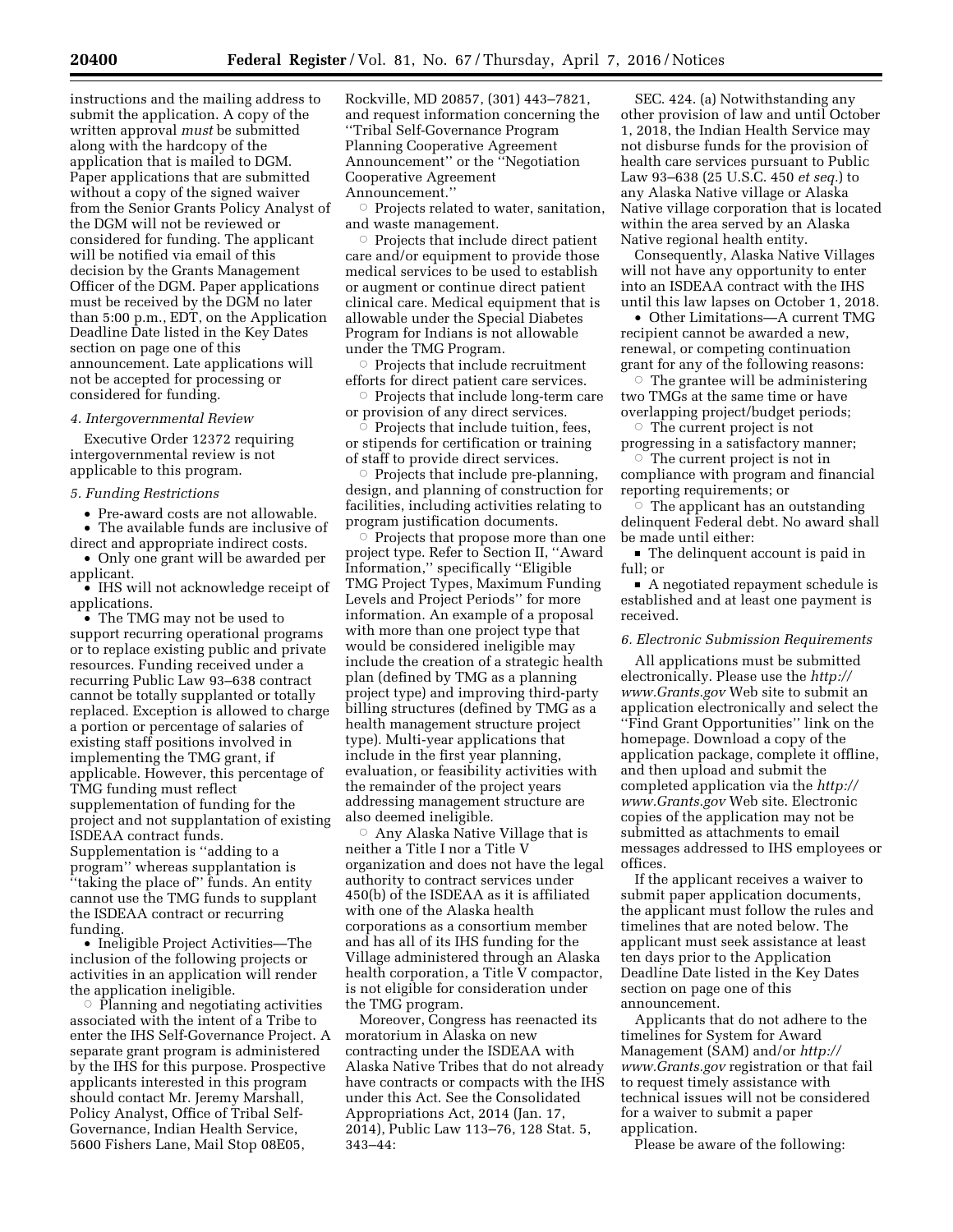• Please search for the application package in *<http://www.Grants.gov>* by entering the CFDA number or the Funding Opportunity Number. Both numbers are located in the header of this announcement.

• If you experience technical challenges while submitting your application electronically, please contact Grants.gov Support directly at: *[support@grants.gov](mailto:support@grants.gov)* or (800) 518–4726. Customer Support is available to address questions 24 hours a day, 7 days a week (except on Federal holidays).

• Upon contacting Grants.gov, obtain a tracking number as proof of contact. The tracking number is helpful if there are technical issues that cannot be resolved and a waiver from the agency must be obtained.

• If it is determined that a waiver is needed, the applicant must submit a request in writing (emails are acceptable) to *[GrantsPolicy@ihs.gov](mailto:GrantsPolicy@ihs.gov)*  with a copy to *[Robert.Tarwater@ihs.gov](mailto:Robert.Tarwater@ihs.gov)*. Please include a clear justification for the need to deviate from the standard electronic submission process.

• If the waiver is approved, the application should be sent directly to the DGM by the Application Deadline Date listed in the Key Dates section on page one of this announcement.

• Applicants are strongly encouraged not to wait until the deadline date to begin the application process through Grants.gov as the registration process for SAM and Grants.gov could take up to fifteen working days.

• Please use the optional attachment feature in Grants.gov to attach additional documentation that may be requested by the DGM.

• All applicants must comply with any page limitation requirements described in this funding announcement.

• After electronically submitting the application, the applicant will receive an automatic acknowledgment from Grants.gov that contains a Grants.gov tracking number. The DGM will download the application from Grants.gov and provide necessary copies to the appropriate agency officials. Neither the DGM nor the Office of Direct Service and Contracting Tribes (ODSCT) will notify the applicant that the application has been received.

• Email applications will not be accepted under this announcement.

# *Dun and Bradstreet (D&B) Data Universal Numbering System (DUNS)*

All IHS applicants and grantee organizations are required to obtain a DUNS number and maintain an active registration in the SAM database. The DUNS number is a unique 9-digit

identification number provided by D&B which uniquely identifies each entity. The DUNS number is site specific; therefore, each distinct performance site may be assigned a DUNS number. Obtaining a DUNS number is easy, and there is no charge. To obtain a DUNS number, please access it through *[http://fedgov.dnb.com/webform,](http://fedgov.dnb.com/webform)* or to expedite the process, call (866) 705– 5711.

All HHS recipients are required by the Federal Funding Accountability and Transparency Act of 2006, as amended (''Transparency Act''), to report information on sub-awards. Accordingly, all IHS grantees must notify potential first-tier sub-recipients that no entity may receive a first-tier sub-award unless the entity has provided its DUNS number to the prime grantee organization. This requirement ensures the use of a universal identifier to enhance the quality of information available to the public pursuant to the Transparency Act.

#### *System for Award Management (SAM)*

Organizations that were not registered with Central Contractor Registration and have not registered with SAM will need to obtain a DUNS number first and then access the SAM online registration through the SAM home page at *<https://www.sam.gov>* (U.S. organizations will also need to provide an Employer Identification Number from the Internal Revenue Service that may take an additional 2–5 weeks to become active). Completing and submitting the registration takes approximately one hour to complete and SAM registration will take 3–5 business days to process. Registration with the SAM is free of charge. Applicants may register online at *[https://www.sam.gov.](https://www.sam.gov)* 

Additional information on implementing the Transparency Act, including the specific requirements for DUNS and SAM, can be found on the IHS Grants Management, Grants Policy Web site: *[https://www.ihs.gov/dgm/](https://www.ihs.gov/dgm/policytopics/) [policytopics/.](https://www.ihs.gov/dgm/policytopics/)* 

## **V. Application Review Information**

The instructions for preparing the application narrative also constitute the evaluation criteria for reviewing and scoring the application. Weights assigned to each section are noted in parentheses. The 15-page narrative should include only the first year of activities; information for multi-year projects should be included as an appendix. See ''Multi-Year Project Requirements'' at the end of this section for more information. The narrative section should be written in a manner

that is clear to outside reviewers unfamiliar with prior related activities of the applicant. It should be well organized, succinct, and contain all information necessary for reviewers to understand the project fully. Points will be assigned to each evaluation criteria adding up to a total of 100 points. A minimum score of 60 points is required for funding. Points are assigned as follows:

### *1. Criteria*

A. Introduction and Need for Assistance (20 Points)

(1) Describe the T/TO's current health operation. Include what programs and services are currently provided (*i.e.,*  Federally-funded, State-funded, etc.), information regarding technologies currently used (*i.e.,* hardware, software, services, etc.), and identify the source(s) of technical support for those technologies (*i.e.,* Tribal staff, area office, vendor, etc.). Include information regarding whether the T/TO has a health department and/or health board and how long it has been operating.

(2) Describe the population to be served by the proposed project. Include the number of eligible IHS beneficiaries who currently use the services.

(3) Describe the geographic location of the proposed project including any geographic barriers to the health care users in the area to be served.

(4) Identify all TMGs received since FY 2011, dates of funding and a summary of project accomplishments. State how previous TMG funds facilitated the progression of health development relative to the current proposed project. (Copies of reports will not be accepted.)

(5) Identify the eligible project type and priority group of the applicant.

(6) Explain the need/reason for the proposed project by identifying specific gaps or weaknesses in services or infrastructure that will be addressed by the proposed project. Explain how these gaps/weaknesses have been assessed.

(7) If the proposed project includes information technology (*i.e.,* hardware, software, etc.), provide further information regarding measures taken or to be taken that ensure the proposed project will not create other gaps in services or infrastructure (*i.e.,*  negatively affect or impact IHS interface capability, Government Performance and Results Act reporting requirements, contract reporting requirements, Information Technology (IT) compatibility, etc.) if applicable.

(8) Describe the effect of the proposed project on current programs (*i.e.,*  Federally-funded, State-funded, etc.)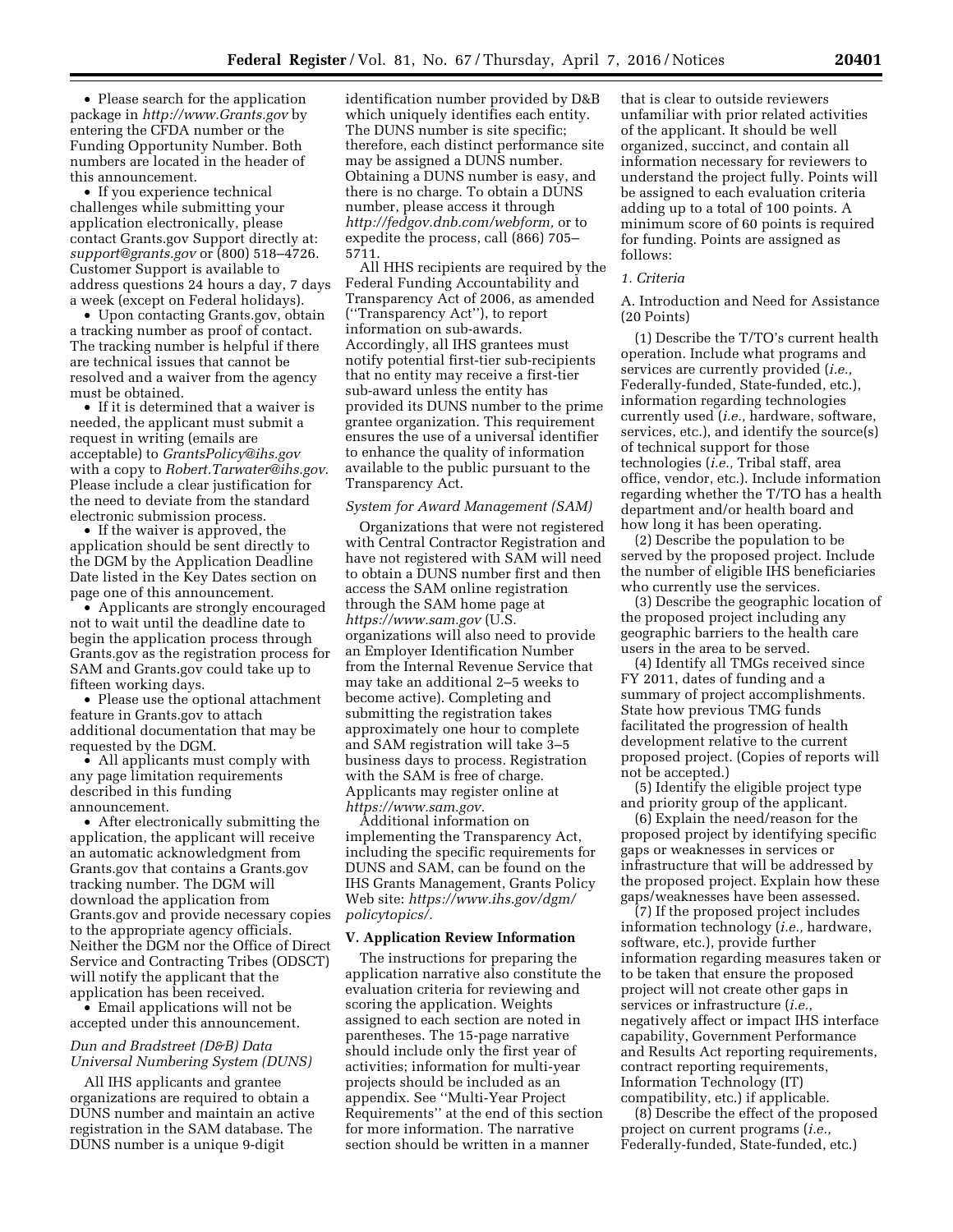and, if applicable, on current equipment (*i.e.,* hardware, software, services, etc.). Include the effect of the proposed project on planned/anticipated programs and/or equipment.

(9) Address how the proposed project relates to the purpose of the TMG Program by addressing the appropriate description that follows:

• Identify if the T/TO is an IHS Title I contractor. Address if the selfdetermination contract is a master contract of several programs or if individual contracts are used for each program. Include information regarding whether or not the Tribe participates in a consortium contract (*i.e.,* more than one Tribe participating in a contract). Address what programs are currently provided through those contracts and how the proposed project will enhance the organization's capacity to manage the contracts currently in place.

• Identify if the T/TO is not a Title I organization. Address how the proposed project will enhance the organization's management capabilities, what programs and services the organization is currently seeking to contract and an anticipated date for contract.

• Identify if the T/TO is an IHS Title V compactor. Address when the T/TO entered into the compact and how the proposed project will further enhance the organization's management capabilities.

B. Project Objective(s), Work Plan and Approach (40 Points)

(1) Identify the proposed project objective(s) addressing the following:

• Objectives must be measureable and (if applicable) quantifiable.

• Objectives must be results oriented.

• Objectives must be time-limited.

Example: By installing new thirdparty billing software, the Tribe will increase the number of bills processed by 15 percent at the end of 12 months.

(2) Address how the proposed project will result in change or improvement in program operations or processes for each proposed project objective. Also address what tangible products are expected from the project (*i.e.,* policies and procedures manual, health plan, etc.).

(3) Address the extent to which the proposed project will build local capacity to provide, improve, or expand services that address the need(s) of the target population.

(4) Submit a work plan in the Appendix which includes the following information:

• Provide the action steps on a timeline for accomplishing the proposed project objective(s).

• Identify who will perform the action steps.

• Identify who will supervise the action steps taken.

• Identify what tangible products will be produced during and at the end of the proposed project.

• Identify who will accept and/or approve work products during the duration of the proposed project and at the end of the proposed project.

• Include any training that will take place during the proposed project and who will be providing and attending the training.

• Include evaluation activities planned in the work plans.

(5) If consultants or contractors will be used during the proposed project, please include the following information in their scope of work (or note if consultants/contractors will not be used):

• Educational requirements.

• Desired qualifications and work experience.

• Expected work products to be delivered on a timeline.

If a potential consultant/contractor has already been identified, please include a resume in the Appendix.

(6) Describe what updates (*i.e.,*  revision of policies/procedures, upgrades, technical support, etc.) will be required for the continued success of the proposed project. Include when these updates are anticipated and where funds will come from to conduct the update and/or maintenance.

C. Program Evaluation (20 Points)

Each proposed objective requires an evaluation component to assess its progression and ensure its completion. Also, include the evaluation activities in the work plan.

Describe the proposed plan to evaluate both outcomes and processes. Outcome evaluation relates to the results identified in the objectives, and process evaluation relates to the work plan and activities of the project.

(1) For outcome evaluation, describe: • What will the criteria be for

determining success of each objective? • What data will be collected to

determine whether the objective was met? • At what intervals will data be

collected?

• Who will collect the data and their qualifications?

• How will the data be analyzed?

- How will the results be used?
- (2) For process evaluation, describe:

• How will the project be monitored and assessed for potential problems and needed quality improvements?

• Who will be responsible for monitoring and managing project improvements based on results of ongoing process improvements and their qualifications?

• How will ongoing monitoring be used to improve the project?

• Describe any products, such as manuals or policies, that might be developed and how they might lend themselves to replication by others.

• How will the organization document what is learned throughout the project period?

(3) Describe any evaluation efforts planned after the grant period has ended.

(4) Describe the ultimate benefit to the Tribe that is expected to result from this project. An example of this might be the ability of the Tribe to expand preventive health services because of increased billing and third party payments.

D. Organizational Capabilities, Key Personnel and Qualifications (15 Points)

This section outlines the broader capacity of the organization to complete the project outlined in the work plan. It includes the identification of personnel responsible for completing tasks and the chain of responsibility for successful completion of the projects outlined in the work plan.

(1) Describe the organizational structure of the T/TO beyond health care activities, if applicable.

(2) Provide information regarding plans to obtain management systems if the T/TO does not have an established management system currently in place that complies with 25 CFR part 900, subpart F, ''Standards for Tribal or Tribal Organization Management Systems.'' State if management systems are already in place and how long the systems have been in place.

(3) Describe the ability of the organization to manage the proposed project. Include information regarding similarly sized projects in scope and financial assistance as well as other grants and projects successfully completed.

(4) Describe what equipment (*i.e.,* fax machine, phone, computer, etc.) and facility space (*i.e.,* office space) will be available for use during the proposed project. Include information about any equipment not currently available that will be purchased through the grant.

(5) List key personnel who will work on the project. Include all titles of key personnel in the work plan. In the Appendix, include position descriptions and resumes for all key personnel. Position descriptions should clearly describe each position and duties, indicating desired qualifications and experience requirements related to the proposed project. Resumes must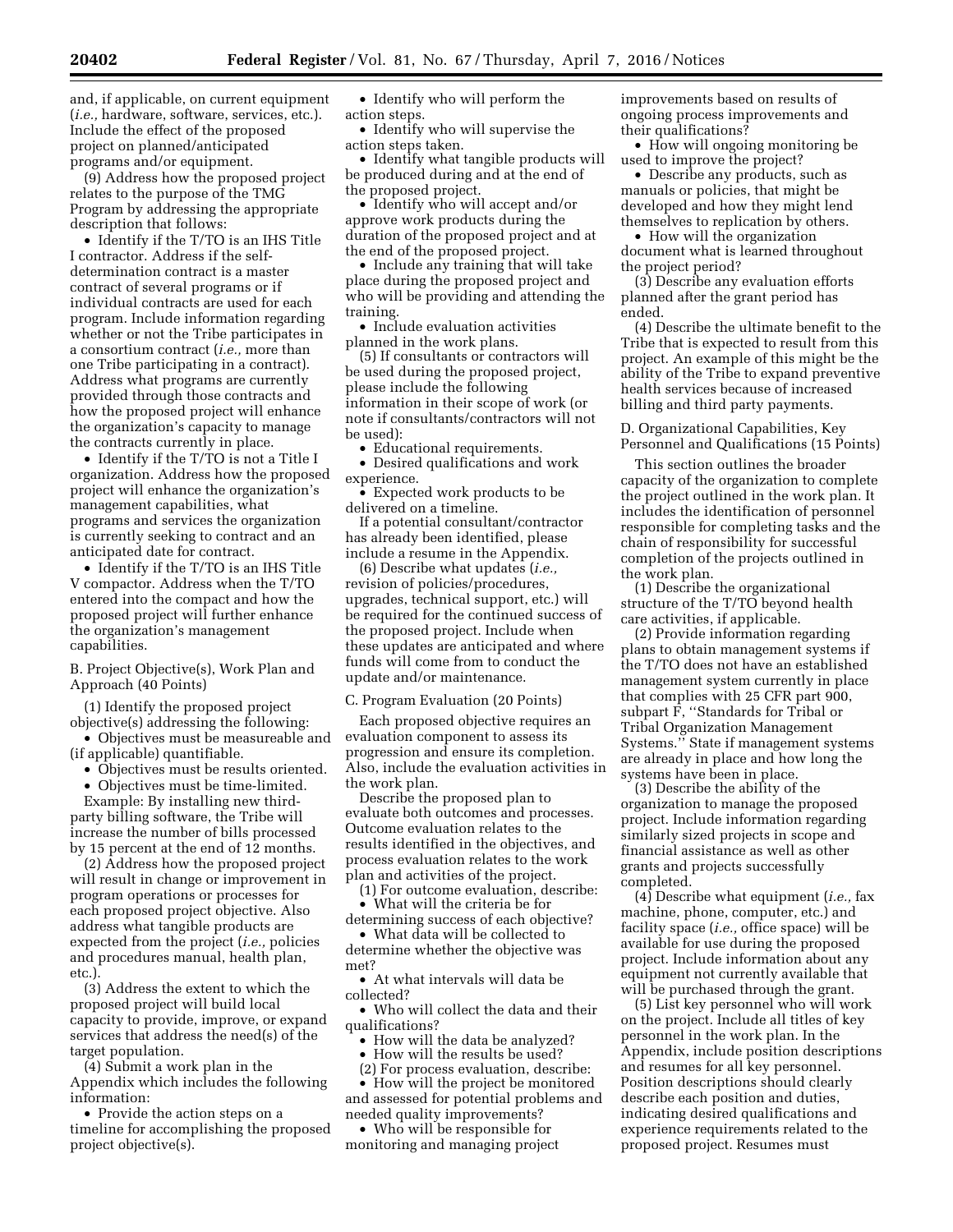indicate that the proposed staff member is qualified to carry out the proposed project activities. If a position is to be filled, indicate that information on the proposed position description.

(6) Address how the T/TO will sustain the position(s) after the grant expires if the project requires additional personnel (*i.e.,* IT support, etc.). State if there is no need for additional personnel.

(7) If the personnel are to be only partially funded by this grant, indicate the percentage of time to be allocated to the project and identify the resources used to fund the remainder of the individual's salary.

# E. Categorical Budget and Budget Justification (5 Points)

(1) Provide a categorical budget for each of the 12-month budget periods requested.

(2) If indirect costs are claimed, indicate and apply the current negotiated rate to the budget. Include a copy of the rate agreement in the Appendix.

(3) Provide a narrative justification explaining why each categorical budget line item is necessary and relevant to the proposed project. Include sufficient cost and other details to facilitate the determination of cost allowability (*i.e.,*  equipment specifications, etc.).

## *Multi-Year Project Requirements*

For projects requiring a second and/ or third year, include only Year 2 and/ or Year 3 narrative sections (objectives, evaluation components and work plan) that differ from those in Year 1. For every project year, include a full budget justification and a detailed, itemized categorical budget showing calculation methodologies for each item. The same weights and criteria which are used to evaluate a one-year project or the first year of a multi-year project will be applied when evaluating the second and third years of a multi-year application. A weak second and/or third year submission could negatively impact the overall score of an application and result in elimination of the proposed second and/or third years with a recommendation for only a one-year award.

#### *Appendix Items*

• Work plan, logic model and/or time line for proposed objectives.

- Position descriptions for key staff.
- Resumes of key staff that reflect current duties.

• Consultant or contractor proposed scope of work and letter of commitment (if applicable).

• Current Indirect Cost Agreement.

• Organizational chart.

• Additional documents to support narrative (*i.e.,* data tables, key news articles, etc.).

# *2. Review and Selection*

Each application will be prescreened by the DGM staff for eligibility and completeness as outlined in the funding announcement. Applications that meet the eligibility criteria shall be reviewed for merit by the ORC based on evaluation criteria in this funding announcement. The ORC could be composed of both Tribal and Federal reviewers appointed by the IHS program to review and make recommendations on these applications. The technical review process ensures selection of quality projects in a national competition for limited funding. Incomplete applications and applications that are non-responsive to the eligibility criteria will not be referred to the ORC. The applicant will be notified via email of this decision by the Grants Management Officer of the DGM. Applicants will be notified by DGM, via email, to outline minor missing components (*i.e.,* budget narratives, audit documentation, key contact form) needed for an otherwise complete application. All missing documents must be sent to DGM on or before the due date listed in the email of notification of missing documents required.

To obtain a minimum score for funding by the ORC, applicants must address all program requirements and provide all required documentation.

# **VI. Award Administration Information**

## *1. Award Notices*

The Notice of Award (NoA) is a legally binding document signed by the Grants Management Officer and serves as the official notification of the grant award. The NoA will be initiated by the DGM in our grant system, GrantSolutions (*[https://](https://www.grantsolutions.gov) [www.grantsolutions.gov](https://www.grantsolutions.gov)*). Each entity that is approved for funding under this announcement will need to request or have a user account in GrantSolutions in order to retrieve their NoA. The NoA is the authorizing document for which funds are dispersed to the approved entities and reflects the amount of Federal funds awarded, the purpose of the grant, the terms and conditions of the award, the effective date of the award, and the budget/project period.

## *Disapproved Applicants*

Applicants who received a score less than the recommended funding level for approval (60 points) and were deemed

to be disapproved by the ORC, will receive an Executive Summary Statement from the ODSCT within 30 days of the conclusion of the ORC outlining the strengths and weaknesses of their application submitted. The ODSCT will also provide additional contact information as needed to address questions and concerns as well as provide technical assistance if desired.

# *Approved But Unfunded Applicants*

Approved but unfunded applicants that met the minimum scoring range and were deemed by the ORC to be ''Approved,'' but were not funded due to lack of funding, will have their applications held by DGM for a period of one year. If additional funding becomes available during the course of FY 2016 the approved but unfunded application may be re-considered by the awarding program office for possible funding. The applicant will also receive an Executive Summary Statement from the IHS program office within 30 days of the conclusion of the ORC.

**Note:** Any correspondence other than the official NoA signed by an IHS grants management official announcing to the project director that an award has been made to their organization is not an authorization to implement their program on behalf of IHS.

### *2. Administrative Requirements*

Grants are administered in accordance with the following regulations, policies, and OMB cost principles:

- A. The criteria as outlined in this program announcement.
- B. Uniform Administrative
- Regulations for Grants:
- Uniform Administrative
- Requirements for HHS Awards, located at 45 CFR part 75.
	- C. Grants Policy:
- HHS Grants Policy Statement, Revised 01/07.
	- D. Cost Principles:
	- Uniform Administrative

Requirements for HHS Awards, ''Cost Principles,'' located at 45 CFR part 75, subpart E.

E. Audit Requirements:

• Uniform Administrative Requirements for HHS Awards, ''Audit Requirements,'' located at 45 CFR part 75, subpart F.

#### *3. Indirect Costs*

This section applies to all grant recipients that request reimbursement of indirect costs (IDC) in their grant application. In accordance with HHS Grants Policy Statement, Part II–27, IHS requires applicants to obtain a current IDC rate agreement prior to award. The rate agreement must be prepared in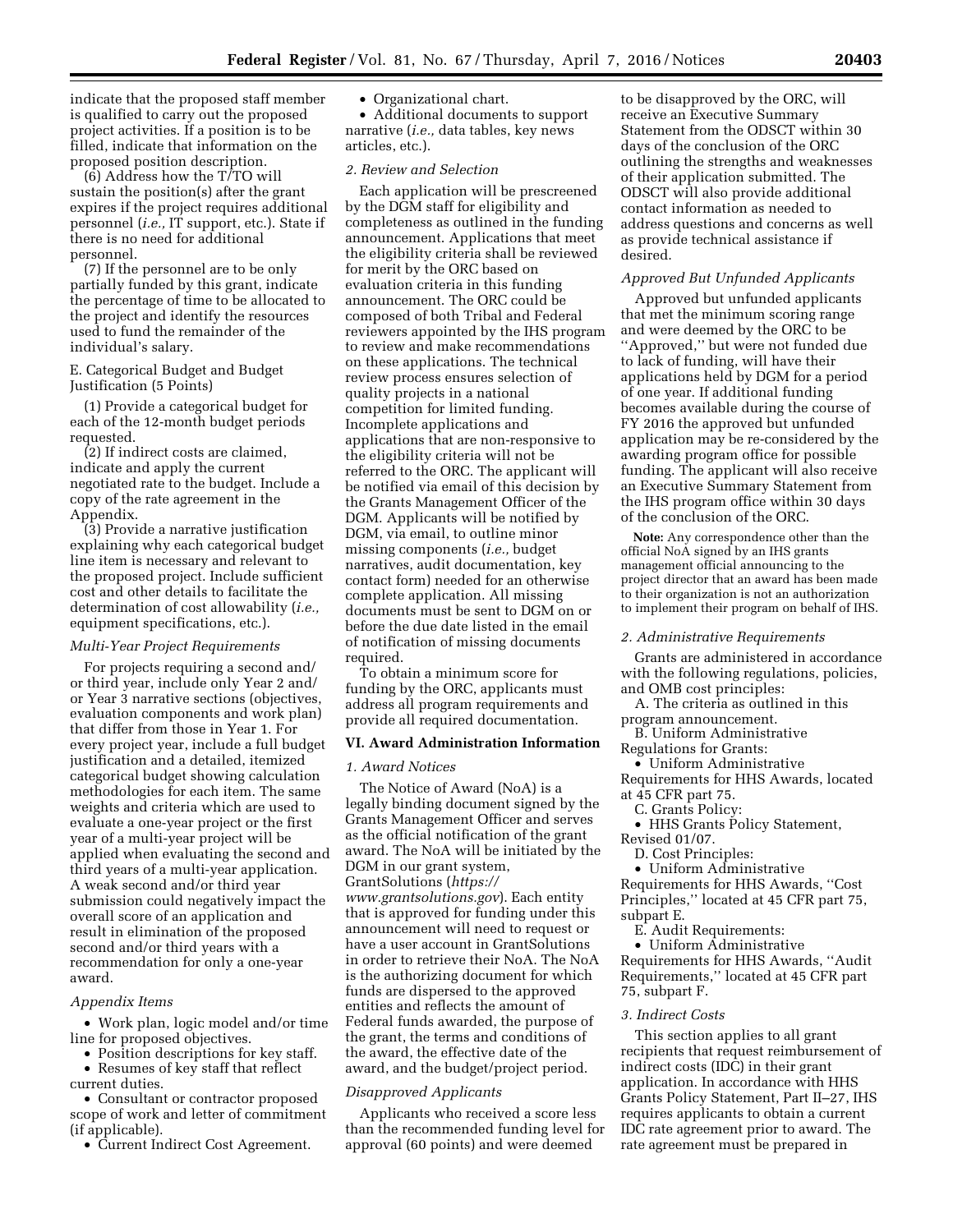accordance with the applicable cost principles and guidance as provided by the cognizant agency or office. A current rate covers the applicable grant activities under the current award's budget period. If the current rate is not on file with the DGM at the time of award, the IDC portion of the budget will be restricted. The restrictions remain in place until the current rate is provided to the DGM.

Generally, IDC rates for IHS grantees are negotiated with the Division of Cost Allocation (DCA) *<https://rates.psc.gov/>*  and the Department of Interior (Interior Business Center) *[https://www.doi.gov/](https://www.doi.gov/ibc/services/finance/indirect-Cost-Services/indian-tribes) [ibc/services/finance/indirect-Cost-](https://www.doi.gov/ibc/services/finance/indirect-Cost-Services/indian-tribes)[Services/indian-tribes.](https://www.doi.gov/ibc/services/finance/indirect-Cost-Services/indian-tribes)* For questions regarding the indirect cost policy, please call the Grants Management Specialist listed under ''Agency Contacts'' or the main DGM office at (301) 443–5204.

### *4. Reporting Requirements*

The grantee must submit required reports consistent with the applicable deadlines. Failure to submit required reports within the time allowed may result in suspension or termination of an active grant, withholding of additional awards for the project, or other enforcement actions such as withholding of payments or converting to the reimbursement method of payment. Continued failure to submit required reports may result in one or both of the following: (1) The imposition of special award provisions; and (2) the non-funding or non-award of other eligible projects or activities. This requirement applies whether the delinquency is attributable to the failure of the grantee organization or the individual responsible for preparation of the reports. Per DGM policy, all reports are required to be submitted electronically by attaching them as a ''Grant Note'' in GrantSolutions. Personnel responsible for submitting reports will be required to obtain a login and password for GrantSolutions. Please see the Agency Contacts list in section VII for the systems contact information.

The reporting requirements for this program are noted below.

#### A. Progress Reports

Program progress reports are required semi-annually within 30 days after the budget period ends. These reports must include a brief comparison of actual accomplishments to the goals established for the period, or, if applicable, provide sound justification for the lack of progress, and other pertinent information as required. A final report must be submitted within 90 days of expiration of the budget/project period.

# B. Financial Reports

Federal Financial Report FFR (SF– 425), Cash Transaction Reports are due 30 days after the close of every calendar quarter to the Payment Management Services, HHS at: *[http://](http://www.dpm.psc.gov) [www.dpm.psc.gov.](http://www.dpm.psc.gov)* It is recommended that the applicant also send a copy of the FFR (SF–425) report to the Grants Management Specialist. Failure to submit timely reports may cause a disruption in timely payments to the organization.

Grantees are responsible and accountable for accurate information being reported on all required reports: The Progress Reports and Federal Financial Report.

C. Federal Sub-Award Reporting System (FSRS)

This award may be subject to the Transparency Act sub-award and executive compensation reporting requirements of 2 CFR part 170.

The Transparency Act requires the OMB to establish a single searchable database, accessible to the public, with information on financial assistance awards made by Federal agencies. The Transparency Act also includes a requirement for recipients of Federal grants to report information about firsttier sub-awards and executive compensation under Federal assistance awards.

IHS has implemented a Term of Award into all IHS Standard Terms and Conditions, NoAs and funding announcements regarding the FSRS reporting requirement. This IHS Term of Award is applicable to all IHS grant and cooperative agreements issued on or after October 1, 2010, with a \$25,000 sub-award obligation dollar threshold met for any specific reporting period. Additionally, all new (discretionary) IHS awards (where the project period is made up of more than one budget period) and where: (1) The project period start date was October 1, 2010 or after and (2) the primary awardee will have a \$25,000 sub-award obligation dollar threshold during any specific reporting period will be required to address the FSRS reporting. For the full IHS award term implementing this requirement and additional award applicability information, visit the DGM Grants Policy Web site at: *[https://](https://www.ihs.gov/dgm/policytopics/) [www.ihs.gov/dgm/policytopics/](https://www.ihs.gov/dgm/policytopics/)*.

D. Compliance With Executive Order 13166 Implementation of Services Accessibility Provisions for All Grant Application Packages and Funding Opportunity Announcements

Recipients of federal financial assistance (FFA) from HHS must

administer their programs in compliance with federal civil rights law. This means that recipients of HHS funds must ensure equal access to their programs without regard to a person's race, color, national origin, disability, age and, in some circumstances, sex and religion. This includes ensuring your programs are accessible to persons with limited English proficiency. HHS provides guidance to recipients of FFA on meeting their legal obligation to take reasonable steps to provide meaningful access to their programs by persons with limited English proficiency. Please see *http://www.hhs.gov/civil-rights/forindividuals/special-topics/limitedenglish-proficiency/guidance-federal[financial-assistance-recipients-title-VI/.](http://www.hhs.gov/civil-rights/for-individuals/special-topics/limited-english-proficiency/guidance-federal-financial-assistance-recipients-title-VI/)* 

The HHS Office for Civil Rights (OCR) also provides guidance on complying with civil rights laws enforced by HHS. Please see *[http://www.hhs.gov/civil](http://www.hhs.gov/civil-rights/for-individuals/section-1557/index.html)[rights/for-individuals/section-1557/](http://www.hhs.gov/civil-rights/for-individuals/section-1557/index.html) [index.html;](http://www.hhs.gov/civil-rights/for-individuals/section-1557/index.html)* and *[http://www.hhs.gov/](http://www.hhs.gov/civil-rights/index.html) [civil-rights/index.html.](http://www.hhs.gov/civil-rights/index.html)* Recipients of FFA also have specific legal obligations for serving qualified individuals with disabilities. Please see *[http://](http://www.hhs.gov/civil-rights/for-individuals/disability/index.html) [www.hhs.gov/civil-rights/for](http://www.hhs.gov/civil-rights/for-individuals/disability/index.html)[individuals/disability/index.html.](http://www.hhs.gov/civil-rights/for-individuals/disability/index.html)*  Please contact the HHS OCR for more information about obligations and prohibitions under federal civil rights laws at *[http://www.hhs.gov/civil-rights/](http://www.hhs.gov/civil-rights/for-individuals/disability/index.html) [for-individuals/disability/index.html](http://www.hhs.gov/civil-rights/for-individuals/disability/index.html)* or call 1–800–368–1019 or TDD 1–800– 537–7697. Also note it is an HHS Departmental goal to ensure access to quality, culturally competent care, including long-term services and supports, for vulnerable populations. For further guidance on providing culturally and linguistically appropriate services, recipients should review the National Standards for Culturally and Linguistically Appropriate Services in Health and Health Care at *[http://](http://minorityhealth.hhs.gov/omh/browse.aspx?lvl=2&lvlid=53) [minorityhealth.hhs.gov/omh/](http://minorityhealth.hhs.gov/omh/browse.aspx?lvl=2&lvlid=53) [browse.aspx?lvl=2&lvlid=53.](http://minorityhealth.hhs.gov/omh/browse.aspx?lvl=2&lvlid=53)* 

Pursuant to 45 CFR 80.3(d), an individual shall not be deemed subjected to discrimination by reason of his/her exclusion from benefits limited by federal law to individuals eligible for benefits and services from the Indian Health Service.

Recipients will be required to sign the HHS–690 Assurance of Compliance form which can be obtained from the following Web site: *[http://www.hhs.gov/](http://www.hhs.gov/sites/default/files/forms/hhs-690.pdf) [sites/default/files/forms/hhs-690.pdf,](http://www.hhs.gov/sites/default/files/forms/hhs-690.pdf)*  and send it directly to the: U.S. Department of Health and Human Services, Office of Civil Rights, 200 Independence Ave. SW., Washington, DC 20201.